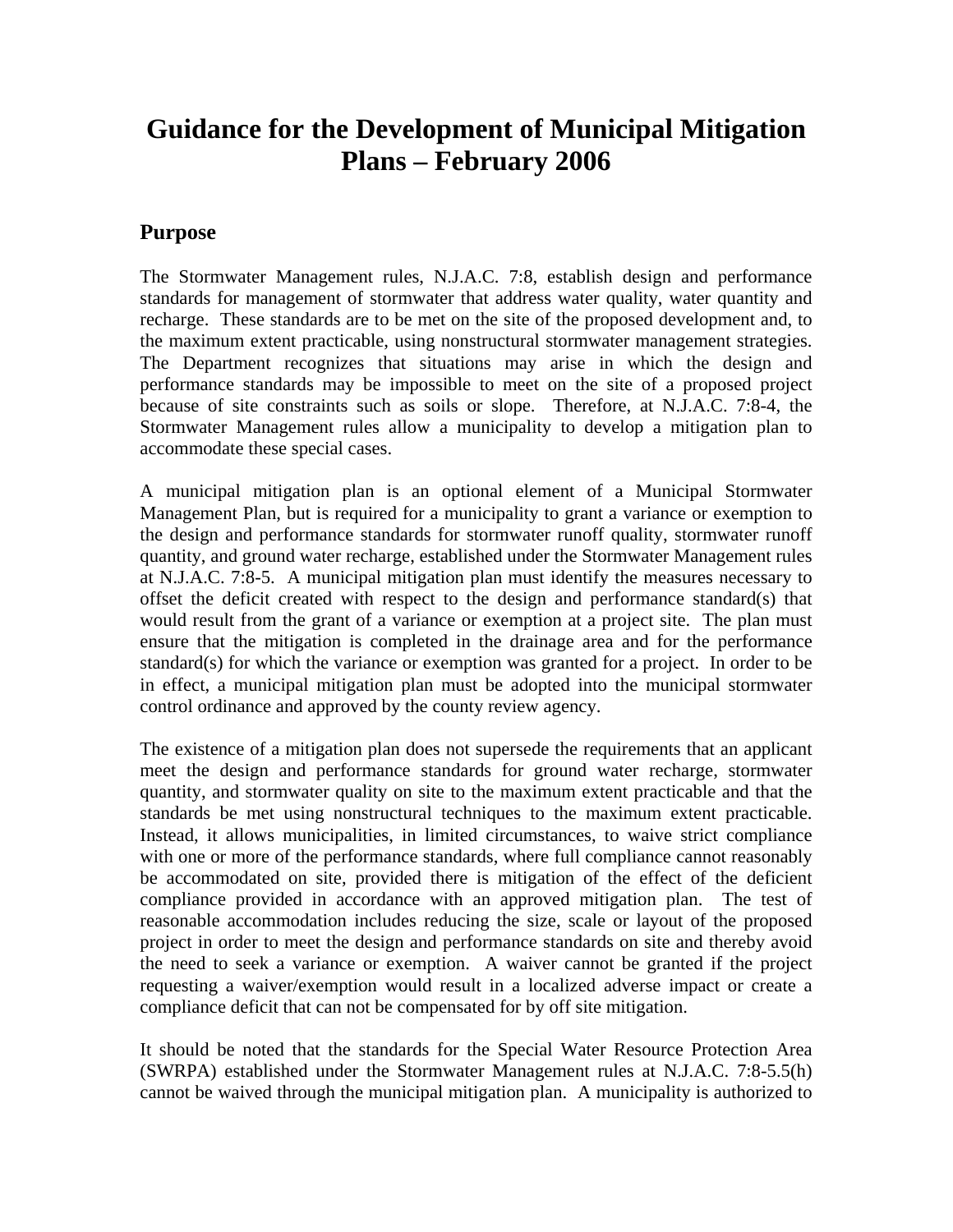develop a Stream Corridor Protection Plan, in accordance with N.J.A.C. 7:8-4.2(c)13, which can adjust the spatial extent within which the SWRPA requirements apply. All Stream Corridor Protection Plans must be approved by both the county review agency and the New Jersey Department of Environmental Protection, Division of Watershed Management prior to implementation.

Subject to the caveats for applicability and consistent with the provisions of an approved mitigation plan, a municipality may waive one or more of the design and performance standards for projects reviewed under the Municipal Land Use Law, or for projects undertaken by the municipality that are not subject to MLUL. Waivers for linear development projects must be evaluated using the requirements under N.J.A.C. 7:8- 5.2(e), which includes the requirement to address mitigation for the performance standard for which strict compliance was not obtained. Where the Department issues a permit that includes a stormwater management review and an associated waiver under the provisions of the specific permit, the municipality is not required to further consider the project under the provisions of the municipal mitigation plan. However, the municipality may choose to require mitigation for projects receiving a waiver from the Department.

Beyond the specific regulatory purpose described, a mitigation plan can also be used to identify existing problems resulting from current stormwater management practices and the means to address them proactively. In addition, where current stormwater management practices contribute to water quality problems or designated use impairments, TMDL implementation plans can target problem areas and prioritize funding available for watershed restoration. Further, measures to address existing stormwater management problems can become a regulatory requirement when they are identified as "additional measures" in a municipal stormwater permit. "Additional measures" become a permit requirement when they are identified in an adopted TMDL or water quality management plan amendment.

## **Mitigation Plan Requirements**

There are two basic approaches that can be used to identify mitigation projects through a municipal mitigation plan. Municipalities may identify a pool of specific mitigation projects that could be selected by an applicant to offset the effect of a requested waiver/exemption or to address an existing stormwater problem, or choose to provide a process through which an applicant has the flexibility and responsibility to identify an appropriate mitigation project and a location to implement the mitigation project to offset the deficit that would be created by the grant of a waiver/exemption or to address a stormwater based impairment. Ideally, municipalities will offer both options.

In order to select an appropriate mitigation project to respond to a requested waiver/exemption requires, an assessment of the impact that would result from the requested deviation from full compliance with the standard(s) in the drainage area affected by the proposed project is required. For example, a waiver for stormwater quantity requirements must focus on the impacts of increased runoff on flooding,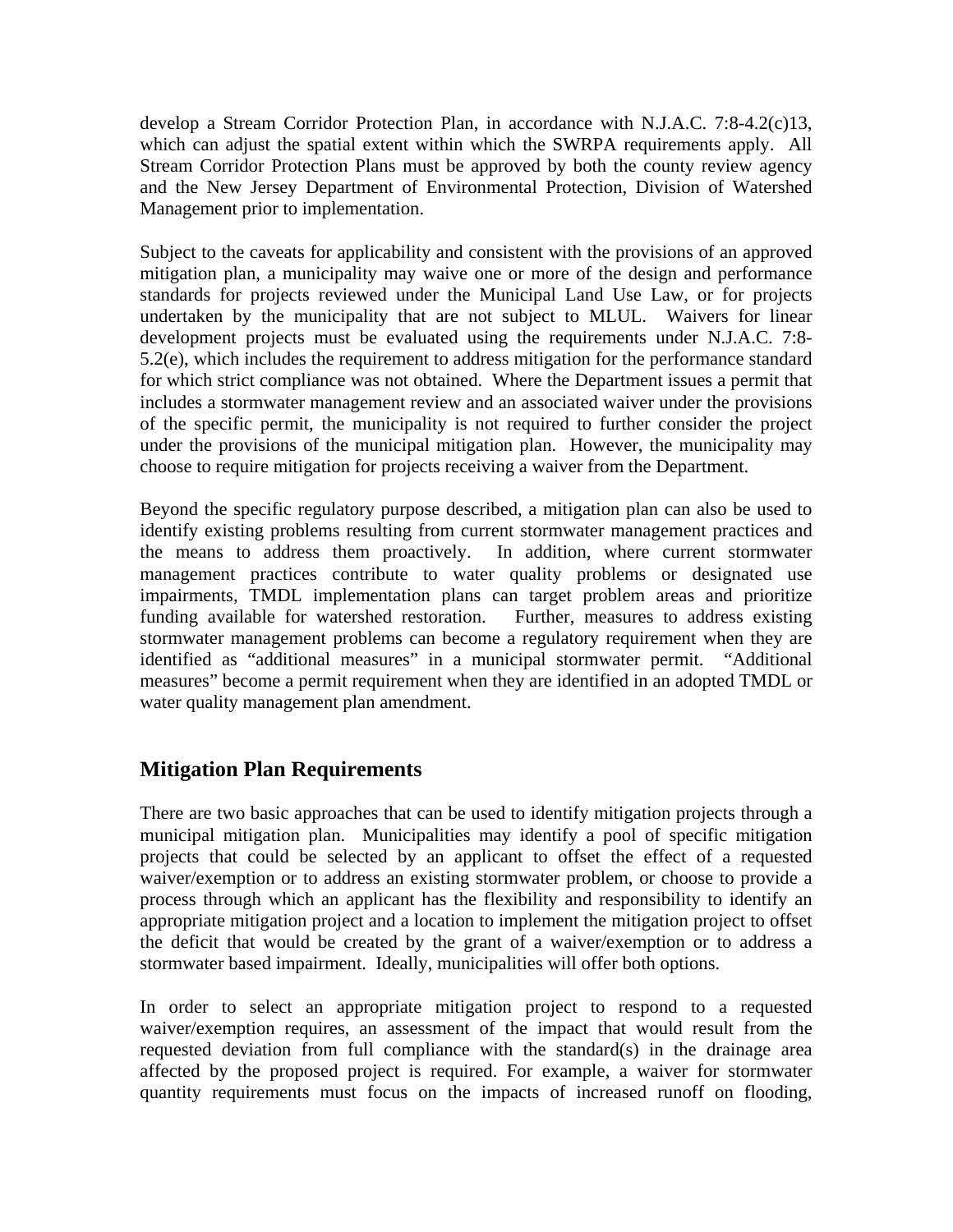considering both quantity and location. Stormwater quality mitigation must aim to prevent an increase in pollutant load to the waterbodies that would be affected by the waiver/exemption. Ground water recharge mitigation must seek to maintain the baseflow and aquifer recharge in the area that would be affected by the waiver/exemption. For the purpose of this discussion, the term "sensitive receptor" is used to refer to a specific area or feature that would be sensitive to the impact assessed above.

Selection of an appropriate mitigation project for a requested waiver/exemption must adhere to the following requirements:

- 1. The project must be within the same area that would contribute to the receptor impacted by the project. *Note that depending on the specific performance standard waived, the sensitive receptor and/or the contributory area to that receptor may be different.* If there are no specific sensitive receptors that would be impacted as the result of the grant of the waiver/exemption, then the location of the mitigation project can be located anywhere within the municipality, and should be selected to provide the most benefit relative to an existing stormwater problem in the same category (quality, quantity or recharge).
- 2. Legal authorization must be obtained to construct the project at the location selected. This includes the maintenance and any access needs for the project in the future.
- 3. The project should be close to the location of the original project, and if possible, be located upstream at a similar distance from the identified sensitive receptor. This distance should not be based on actual location, but on a similar hydraulic distance to the sensitive receptor. For example, if the project for which a waiver is obtained discharges to a tributary, but the closest location discharges to the main branch, it may be more beneficial to identify a location discharging to the same tributary.
- 4. For ease of administration, if sensitive receptors are addressed, it is preferable to have one location that addresses any and all of the performance standards waived, rather than one location for each performance standard.
- 5. It must be demonstrated that implementation of the mitigation project will result in no adverse impacts to other properties.
- 6. Mitigation projects that address stormwater runoff quantity can provide storage for proposed increases in runoff volume, as opposed to a direct peak flow reduction.

#### **Stormwater Quantity Considerations**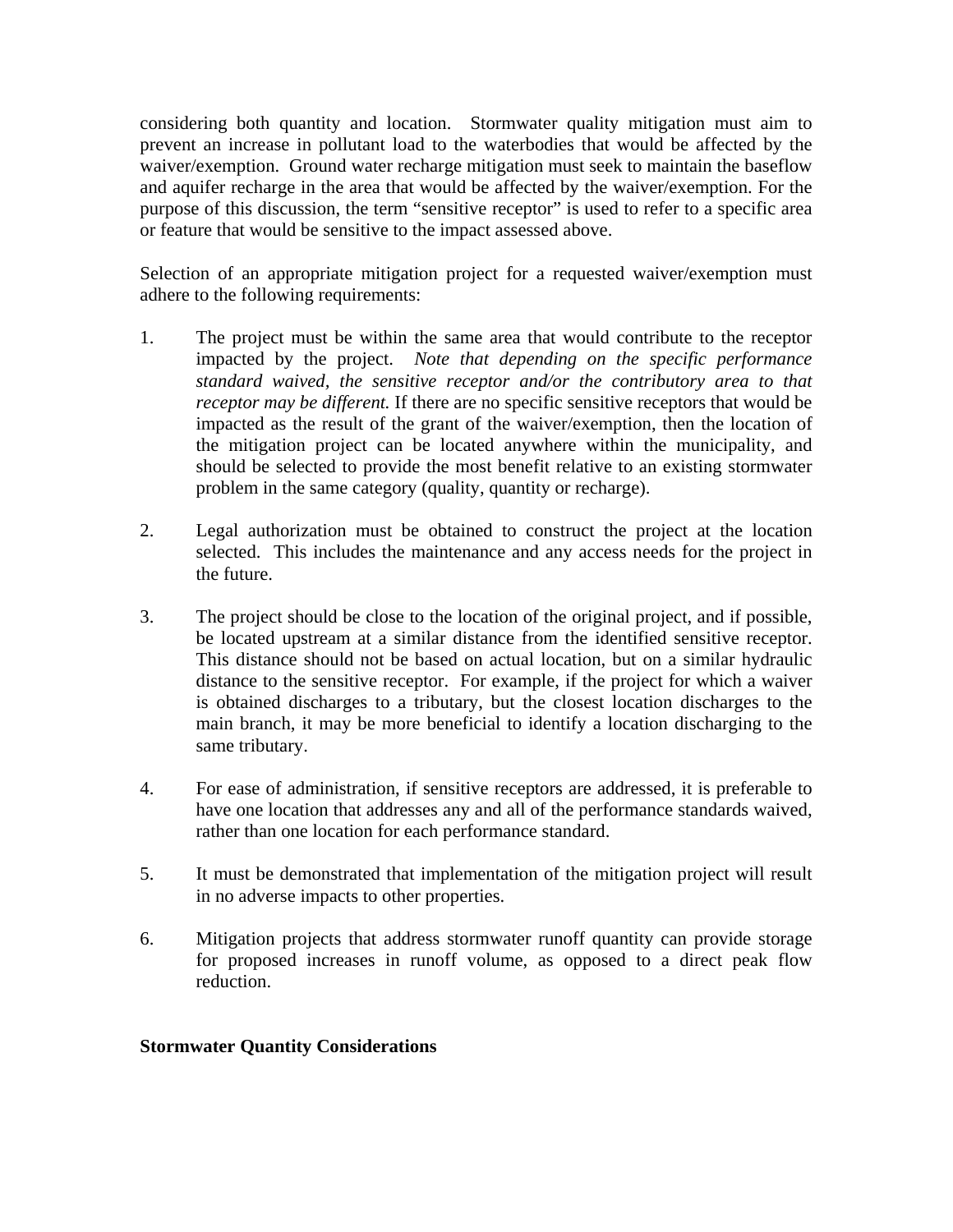Increased stormwater runoff volume from new development can cause damages to property and habitat due to increased flood elevations and/or flood velocities. Mitigation project areas can include locations that will provide for additional storage and slower release of excess stormwater. Mitigation of stormwater quantity can be accomplished by increasing flood storage areas along the waterway, creating new best management practices (BMPs) to control previously uncontrolled runoff or by retrofitting existing stormwater structures to decrease the volume and peak of runoff.

In areas adjacent to the stream, a hydrologic and hydraulic analysis can be performed to determine if increasing storage capacity would offset the additional volume of runoff and associated peak increase from sites upstream of the storage area. Increases in the storage capacity of an existing structure, such as upstream of a bridge or culvert, can also be considered provided that it is demonstrated that such an increase does not exacerbate flooding at other areas.

Note that work in regulated areas, such as floodplains and wetlands must be performed in accordance with applicable regulations such as the Flood Hazard Area Control Act Rules and the Freshwater Wetland Act Rules. Also, many areas of open space in New Jersey have received funding by the Department's Green Acres Program and many of those encumbered lands have restrictions placed on them as a result of that funding. Any and all restrictions placed on these lands must be investigated by the municipality before these areas can be utilized for mitigation to ensure that there are no conflicts.

Some examples of areas or features sensitive to changes with regard to flooding include:

*Culverts and bridges*—these features may constrict flow and cause flooding or may provide storage that, if lost, would cause downstream flooding problems *Property subject to flooding*—areas of concern include those where there is historical evidence of recurrent problems, particularly if exacerbated over time because of increasing impervious surface in the contributing watershed

*Eroding/widening stream banks or channels*—particularly if due to changes in hydrology due to effects of development

*Category One waters*—flooding affects could alter habitat that was the basis for the designation

*Wetlands*—changes in hydrology can affect viability of wetlands, either by increasing or decreasing volumes and velocities of water discharging to the wetlands

#### **Stormwater Quality Considerations**

Stormwater quality is regulated for the purpose of minimizing/preventing nonpoint source pollution from reaching the waterway. Mitigation for stormwater quality can be achieved either by directing the runoff from the water quality design storm into a natural area where it can be filtered and/or infiltrated into the ground, by constructing a new BMP to intercept previously untreated runoff or by retrofitting existing stormwater systems that previously did not provide sufficiently for water quality.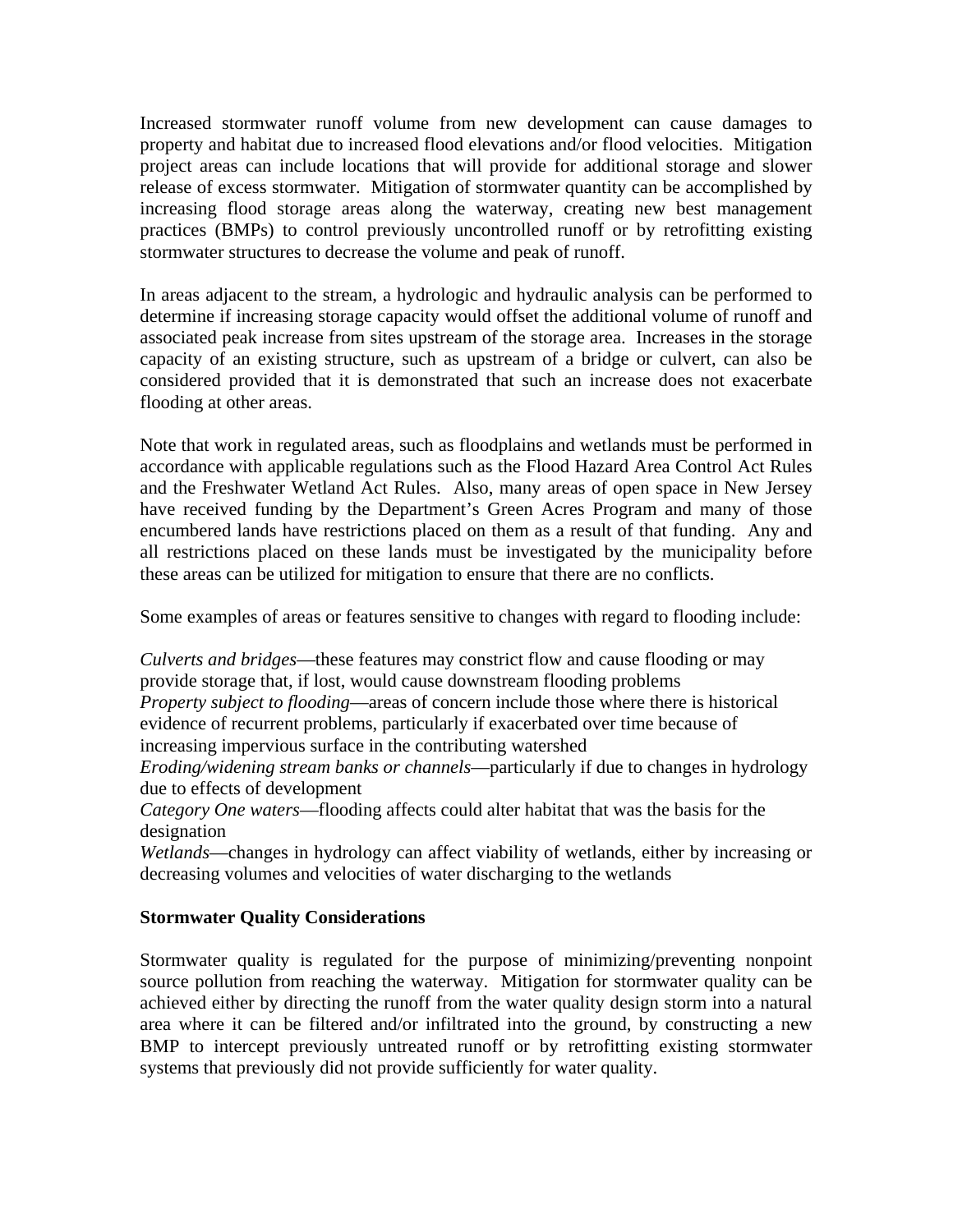Existing forested and other vegetated non-wetland areas can also be used as a water quality mitigation area if runoff is discharged as sheet flow through the area in a nonerosive manner, and the vegetated area is restricted from future development. A discussion of the appropriate widths for these vegetative filters is provided in Chapter 9 of the New Jersey Stormwater Best Management Practices Manual (BMP Manual).

If a mitigation project cannot be identified that would compensate for a waiver related to water quality, and provided the project requiring a waiver would not result in a measurable change in water quality relative to TSS and nutrients, the mitigation project could be designed to address another parameter of concern in the watershed (as indicated by an impairment listing and/or an adopted TMDL) for which stormwater is a source, such as fecal coliform.

Some examples of areas or features sensitive to water quality changes include:

*Trout associated waters*—chemical pollutants and temperature effects can diminish viability of populations

*Lakes, ponds or other impoundments*—these waterways are sensitive to addition of nutrients

*Threatened and endangered species or their habitats*—sensitive to both quality and quantity changes

*Drinking water supplies*—adverse affects on quality can increase the cost of treatment or threaten the use

*Category One waters*—an issue where quality was the basis of the designation *Waterways with a water quality or use impairment*—deterioration of quality in an impaired waterway will increase the cost and challenge of restoration

#### **Ground Water Recharge Considerations**

Recharge is regulated to maintain the availability of ground water as a water supply source as well as to provide a stable source of baseflow in streams.

There are two requirements associated with the recharge standard. The first is that 100 percent of the site's average annual pre-developed ground water recharge volume be maintained after development and the second is that 100 percent of the difference between the site's pre- and post-development 2-year runoff volumes be infiltrated. To mitigate for groundwater recharge design requirements, either computational method can be utilized to determine the volume lost that needs to be provided by the mitigation project.

One method to accomplish ground water recharge mitigation is to discharge runoff as sheet flow across a vegetated area to allow for the infiltration of runoff. It should be noted that, if this measure is used, calculating compliance with the recharge standard is limited to the 2-year storm standard, given existing methods.

Some examples of areas or features sensitive to ground water recharge changes include: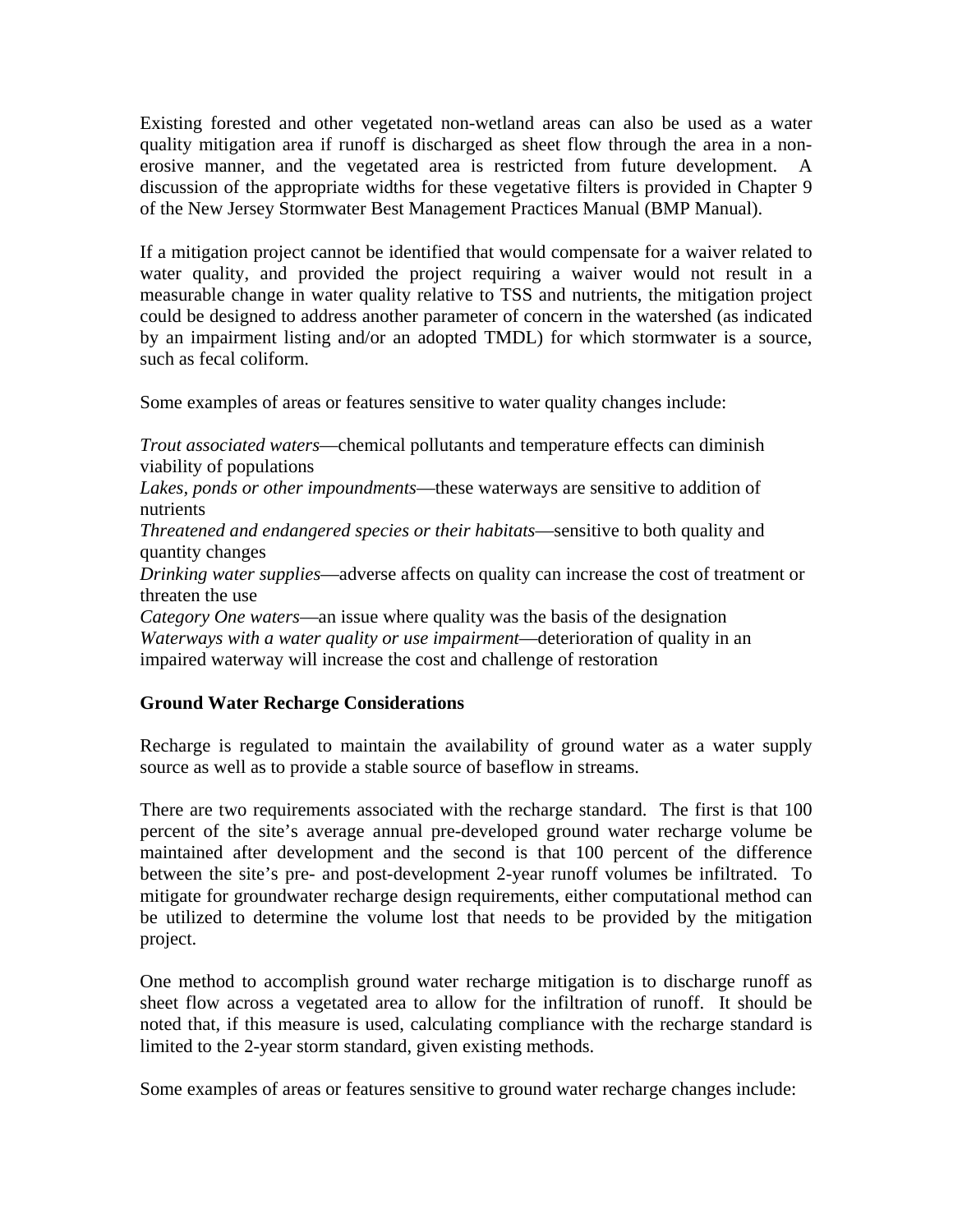*Springs, seeps, wetlands, white cedar swamps*—sensitive to changes in ground water level/hydrology *Threatened and endangered species or their habitats*—some are sensitive to changes in ambient ground water levels *Streams with low base flow or passing flow requirements*—would be particularly sensitive to changes in hydrology *Aquifer recharge zones*—loss of recharge in these areas can adversely affect ground water supply *Category One waters*—loss of base flow can affect many of the bases for designation

### **Identification of Specific Mitigation Projects**

As discussed above, mitigation projects should be selected after examining existing problems related to stormwater quality, quantity, and recharge in the affected drainage area. Municipal mitigation plans can be a very effective means to address existing problems resulting from stormwater management while ensuring that existing problems are not made worse and new problems are avoided.

Where a list of mitigation projects is identified, the plan must also identify the type of design and performance standard the individual projects may mitigate. Wherever possible, quantification of the mitigation provided by each project relative to the applicable standard should also be included.

Initially, some municipalities may wish to allow developers to fund analyses to identify potential mitigation projects that could be used to address deficits in complying with each of the performance standards. However, the funding option shall only be allowed where the project requesting the waiver will have no measurable impact with respect to flooding, erosion, water quality degradation, etc. The funding option may also be appropriate in situations where the size of an individual project requesting a waiver/exemption is small, or the degree of deficit in complying with the design and performance standard(s) is small. Or, where the project requiring mitigation is for one individual single family home, given authority constraints, a financial contribution may be a preferred option. In these situations, it may not be practical to implement a commensurate mitigation project and may be preferable to accumulate funds to implement a larger mitigation project. In such cases, the receipt of the financial contribution shall satisfy the mitigation obligation for the project. However, the municipality becomes responsible to ensure that the mitigation occurs in a timely fashion and must provide a detailed discussion of the status of the mitigation fund and funded projects in the annual report required under the NJPDES municipal stormwater permit.

The identification of sensitive receptor areas for stormwater quantity, stormwater quality and stormwater recharge will require collecting and organizing, preferably in a Geographic Information System (GIS) format, both existing and new monitoring data, flooding information and unique local knowledge about conditions in the municipality. This identification process may be done by the municipality to establish a menu of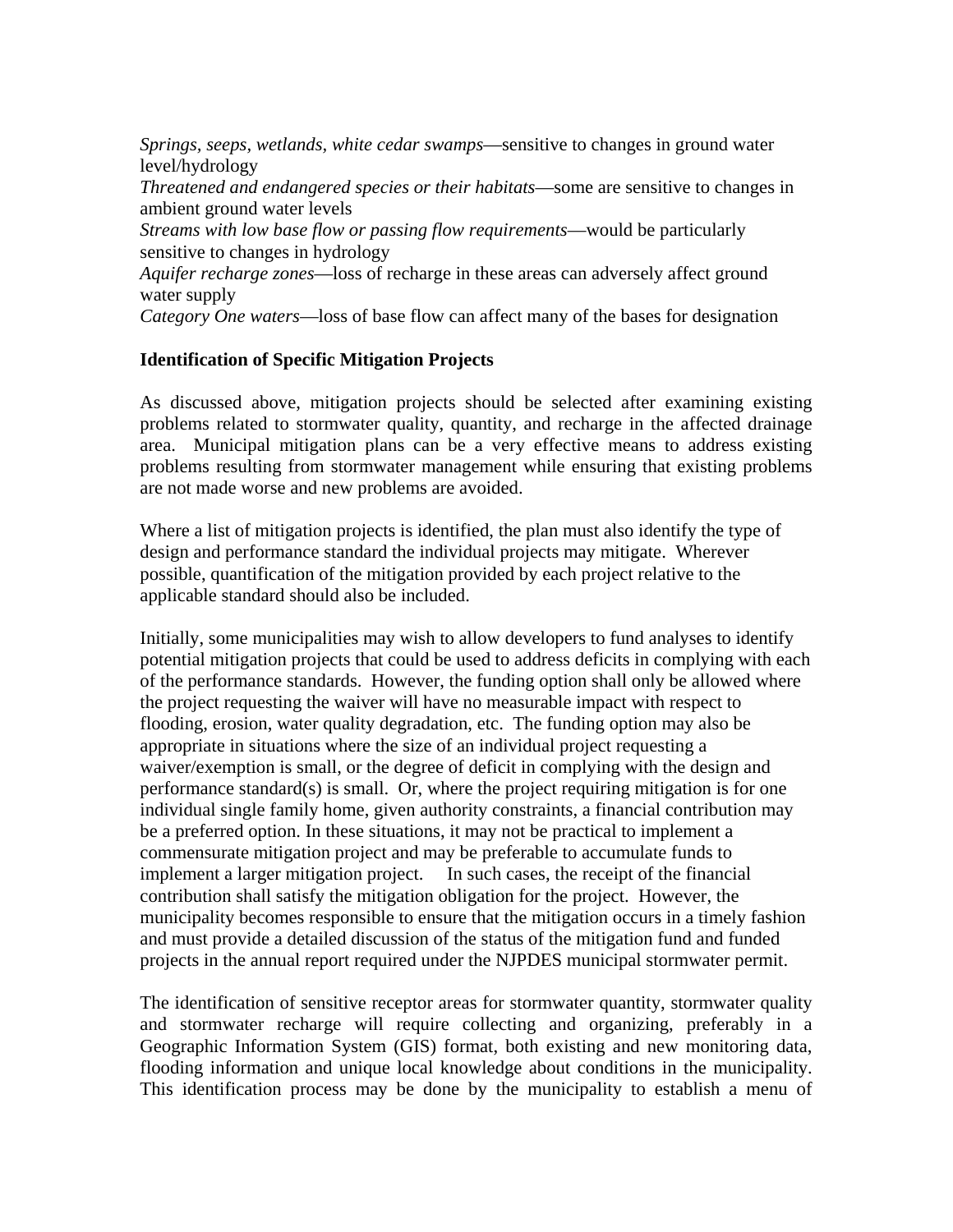specific mitigation projects or project locations, or by an individual developer as part of the mitigation process established in the mitigation plan.

Preliminary screening information to identify sensitive receptors is available in GIS format from the Department's GIS website at http://www.nj.gov/dep/gis/. However, information from existing GIS coverages must be supplemented by local information about locally flood prone areas, including specific stream segments and drainage areas that have inadequate bridges or culverts, areas with stormwater induced stream bank or channel erosion, waterways that have been listed as impaired for water quality or designated uses, etc.

For each of sensitive receptor or groups of receptors, the pertinent drainage area must be identified. The pertinent drainage area is that which encompasses the area that would affect the sensitive receptor(s). Typically, the pertinent drainage area would be the contributory drainage area to the receptor. However, depending on the receptor, only portions of the contributory drainage area may be appropriate to consider locating a mitigation project that would adequately address the impact of a waiver/exemption on a particular sensitive receptor.

In the example below sensitive receptors for water quality are depicted in a drainage area. In order to mitigate for the performance standard waived, the mitigation project must take place in an area that contributes to the same sensitive receptor.



For example, the wetlands area circled is a sensitive receptor relative to water quality. The applicant has a project upstream of the wetland that is unable to comply with the water quality performance standards. Therefore, the mitigation project may be located in the drainage area to the same wetlands complex. However, there is a pond upstream of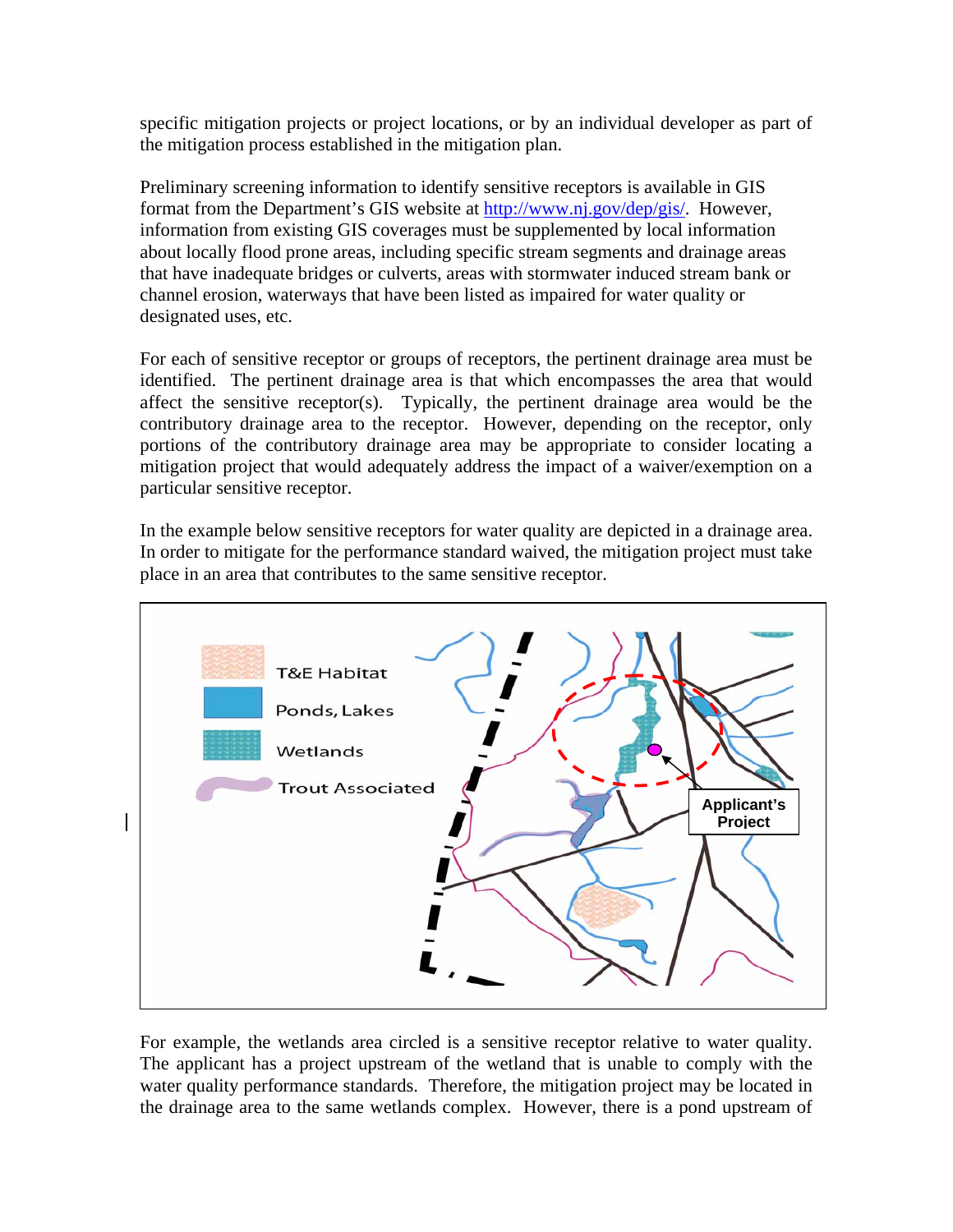the wetlands that may reduce the effectiveness of a mitigation project relative to the wetlands if placed upstream of the impoundment. Therefore, the mitigation project should be located downstream of the impoundment, even though the contributory drainage area to this wetlands complex includes the impoundment and areas upstream.

## **Administrative Requirements**

Each municipality that received a Tier A or Tier B NJPDES Municipal Stormwater General Permit is required to file an annual report to demonstrate continuing compliance with the permit requirements. The municipality must indicate in the annual report form whether any variances or exemptions from stormwater management standards have been given. When submitting the annual report as required by the NJPDES permit, the municipality must provide an annual submission of its variances, exemptions, and related mitigation projects to the NJDEP Division of Watershed Management (DWM). This annual report to DWM must includes both projects reviewed by the municipality under the Municipal Land Use Law, as well as the municipality's own projects unable to fully comply with the design and performance standards. The following information is required for each waiver granted from the performance standard(s).

- **Impact from noncompliance.** Provide a table quantifying what would be required for the project to achieve the standards, the extent to which this value will be achieved on site and the extent to which the value must be mitigated off site.
- **Narrative and supporting information regarding the need for the waiver including:**
	- − The waiver cannot be due to a condition created by the applicant. If the applicant can comply with the Stormwater Management rules through a reduction in the scope of the project, the applicant has created the condition and a waiver **cannot** be issued. Demonstrate that the need for a waiver is not created by the applicant.
	- − Provide a discussion and supporting documentation of the site conditions peculiar to the subject property that prevent the construction of a stormwater management facility that would achieve full compliance with the design and performance standards. Site conditions may include soil type, the presence of karst geology, acid soils, a high groundwater table, unique conditions that would create an unsafe design, as well as conditions that may provide a detrimental impact to public health, welfare, and safety.
	- − Demonstration that the grant of the requested waiver/exemption would not result in an adverse impact that would not be compensated for by off site mitigation.
- **Sensitive Receptor:** Identify the sensitive receptor(s) related to the performance standard from which a waiver is sought. Demonstrate that the mitigation site contributes to the same sensitive receptor.